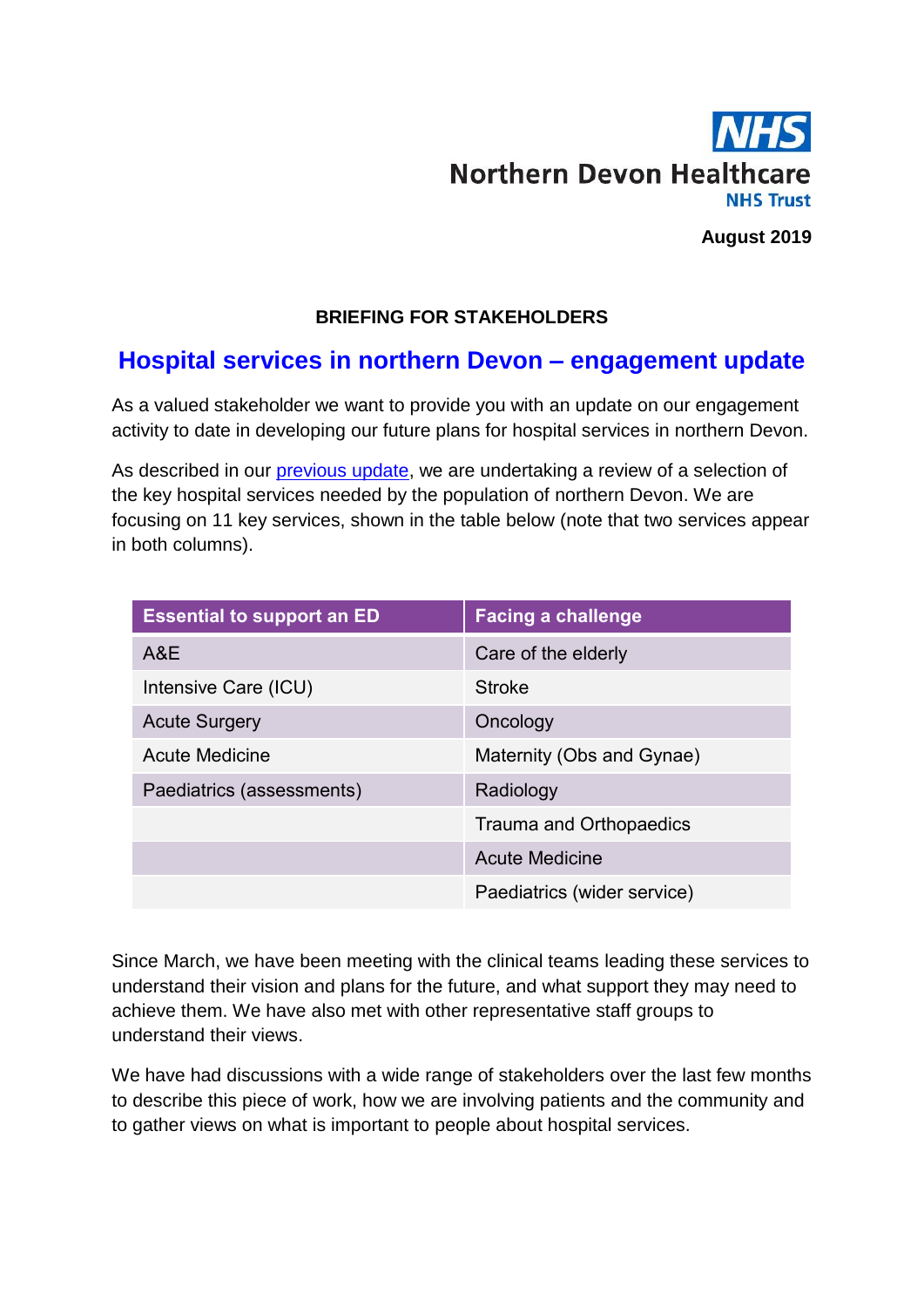We are working with an experienced market research company to ensure we engage with a representative sample of people across northern Devon, including harder to reach groups. We are also talking to patients with lived experiences of our services to capture what is important to them when using these services.

The information and views gathered from all of our engagement activities are being collated into themes which are being used to inform the service discussions. Some of the common themes emerging from our engagement activities are shown below.

| <b>Primary themes</b> | <b>Secondary themes</b>                                                                                                                                                                                                                                                                                        |
|-----------------------|----------------------------------------------------------------------------------------------------------------------------------------------------------------------------------------------------------------------------------------------------------------------------------------------------------------|
| <b>Access</b>         | Travel vs. outcome<br>Support for patients travelling further eg.<br>overnight accommodation<br>Impact of travelling on patients and<br>carers<br>Localising where possible – making the<br>best use of community hospitals<br><b>Digital</b><br>Improving choice for patients<br>Considering carbon footprint |
| Workforce             | Having the required staff<br>Exploring innovative workforce models<br>Increasing specialist education<br>opportunities<br>Wider availability of workforce                                                                                                                                                      |
| Infrastructure        | Having the right space and equipment                                                                                                                                                                                                                                                                           |
| Partnership working   | Improving the transition between primary<br>and secondary care<br>Improving advice and guidance for GPs<br>Providing more support to patients after<br>discharge<br>Enhancing support to mental health<br>patients                                                                                             |
| Equal outcomes        | Addressing health inequalities<br>Improving general health                                                                                                                                                                                                                                                     |
| Patient-focused       | Learning from patient feedback – what<br>patients and carers want us to do<br>differently                                                                                                                                                                                                                      |
| Future-proof          | Ensuring long-term sustainability of<br>services                                                                                                                                                                                                                                                               |
| System strategy       | Compatible with Devon-wide plans and<br>priorities                                                                                                                                                                                                                                                             |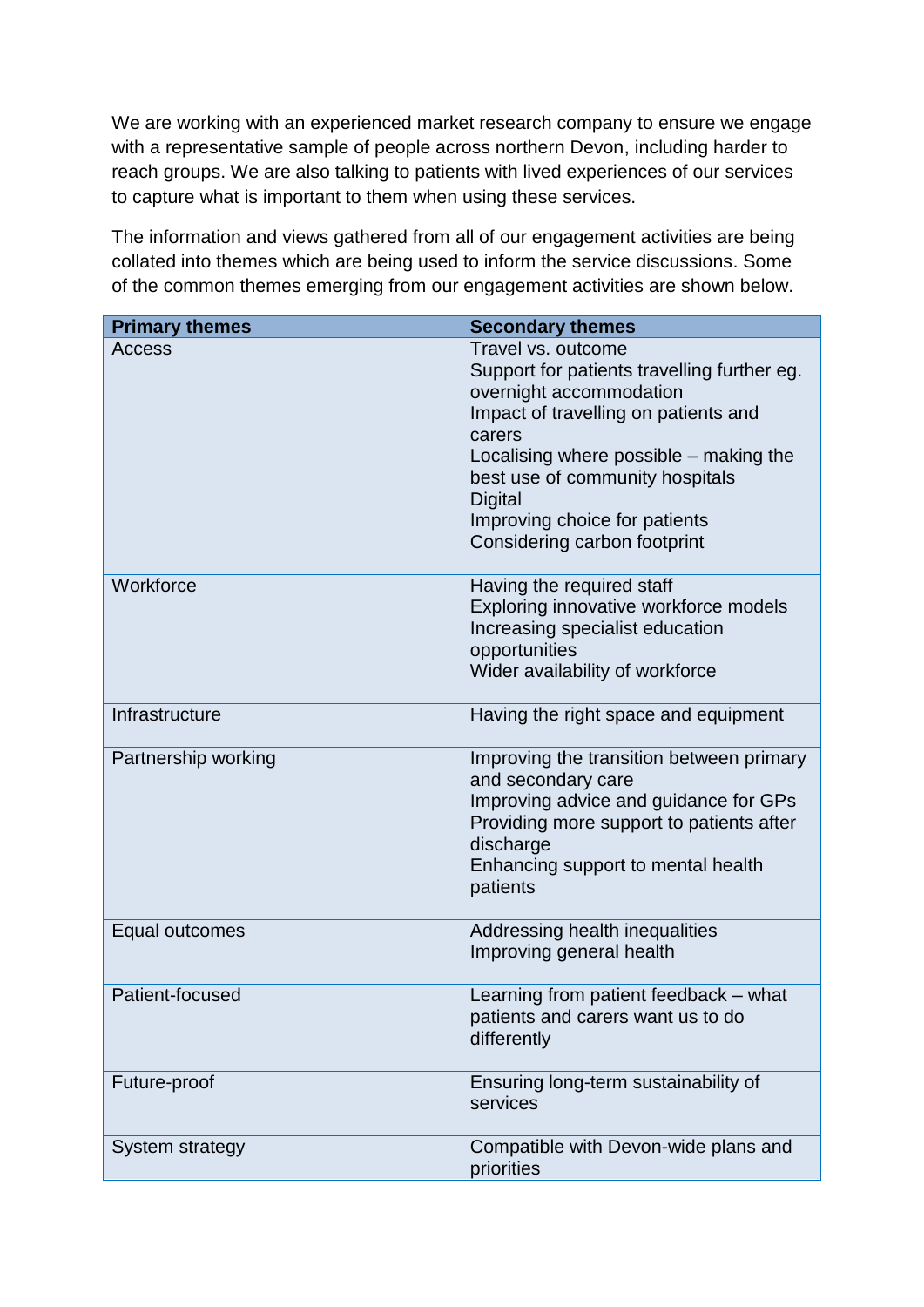#### **Have your say**

Our approach to engagement has been designed to ensure we capture feedback from a representative sample of the communities we serve, as well as feedback from those with lived experience of our services. Alongside this, we have been meeting with stakeholders to talk to them about this process and to understand what is important to them about hospital services. All of this is being fed into this process to help us develop our future plans.

We have received feedback from some of our stakeholders that they would like the opportunity to contribute to this process further. We have therefore created a survey for anybody who would like to contribute their views, which can be accessed at: <https://www.surveygizmo.eu/s3/90159013/NDHT-feedback-2019>

This survey will run until the end of September 2019 to ensure the feedback can be considered alongside the feedback we have gathered from all of our engagement activity to date. Paper copies are available on request from the communications team at [ndht.communications@nhs.net.](mailto:ndht.communications@nhs.net)

### **Better for You, Better for Devon: engaging on the NHS Long Term Plan**

Following the publication of the national NHS Long Term Plan, Devon is developing a local version of the plan, called Better for You, Better for Devon. The plan will make sure Devon is fit for the future, providing high-quality care and better health outcomes for people and their families, through every stage of life.

The findings of NDHT's review of hospital services and the feedback from the related engagement activity will be fed into Devon's Long Term Plan, as well as the work that has commenced on a Peninsula Clinical Services Strategy.

If you'd like the opportunity to comment more specifically on the development of Devon's Long Term Plan, a further Devon-wide survey is currently underway, covering a wide range of topics.

This survey runs until 5 September and can be accessed at: <https://www.surveymonkey.co.uk/r/BetterDevon>

## **Feedback meeting**

We are planning to hold a feedback meeting for stakeholders and the public in September. This will provide you with the chance to hear the feedback received from all of the engagement activity we have carried out to date. It will also be an opportunity to ask any questions, share any further feedback and hear more about